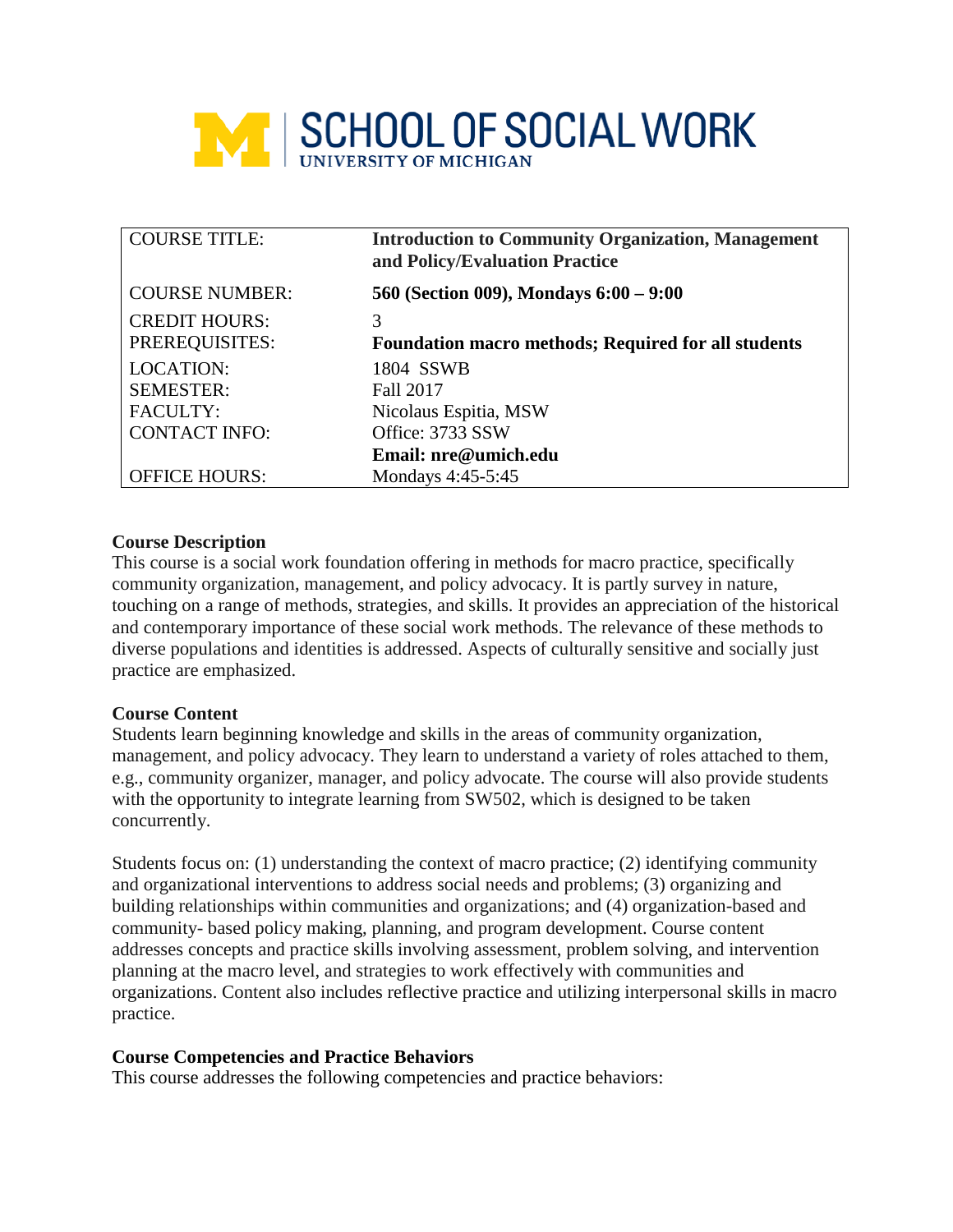COMPETENCY 1**—**Identify as a professional social worker and conduct oneself accordingly.

Social workers serve as representatives of the profession, its mission, and its core values. They know the profession's history. Social workers commit themselves to the profession's enhancement and to their own professional conduct and growth. Social workers

- advocate for client access to the services of social work;
- attend to professional roles and boundaries

COMPETENCY 2—Apply social work ethical principles to guide professional practice.

Social workers have an obligation to conduct themselves ethically and to engage in ethical decision-making. Social workers are knowledgeable about the value base of the profession, its ethical standards, and relevant law. Social workers

- recognize and manage personal values in a way that allows professional values to guide practice;
- make ethical decisions by applying standards of the National Association of Social Workers Code of Ethics and, as applicable, of the International Federation of Social Workers/International Association of Schools of Social Work Ethics in Social Work Statement of Principles;
- apply strategies of ethical reasoning to arrive at principled decisions

COMPETENCY 3**—**Apply critical thinking to inform and communicate professional judgments.

Social workers are knowledgeable about the principles of logic, scientific inquiry, and reasoned discernment. They use critical thinking augmented by creativity and curiosity. Critical thinking also requires the synthesis and communication of relevant information. Social workers

- distinguish, appraise, and integrate multiple sources of knowledge, including research-based knowledge, and practice wisdom;
- analyze models of assessment, prevention, intervention, and evaluation;
- demonstrate effective oral and written communication in working with individuals, families, groups, organizations, communities, and colleagues.

COMPETENCY 4—Engage diversity and difference in practice.

Social workers understand how diversity characterizes and shapes the human experience and is critical to the formation of identity. The dimensions of diversity are understood as the intersectionality of multiple factors including age, class, color, culture, disability, ethnicity, gender, gender identity and expression, immigration status, political ideology, race, religion, sex, and sexual orientation. Social workers appreciate that, as a consequence of difference, a person's life experiences may include oppression, poverty, marginalization, and alienation as well as privilege, power, and acclaim. Social workers

- recognize the extent to which a culture's structures and values may oppress, marginalize, alienate, or create or enhance privilege and power;
- gain sufficient self-awareness to eliminate the influence of personal biases and values in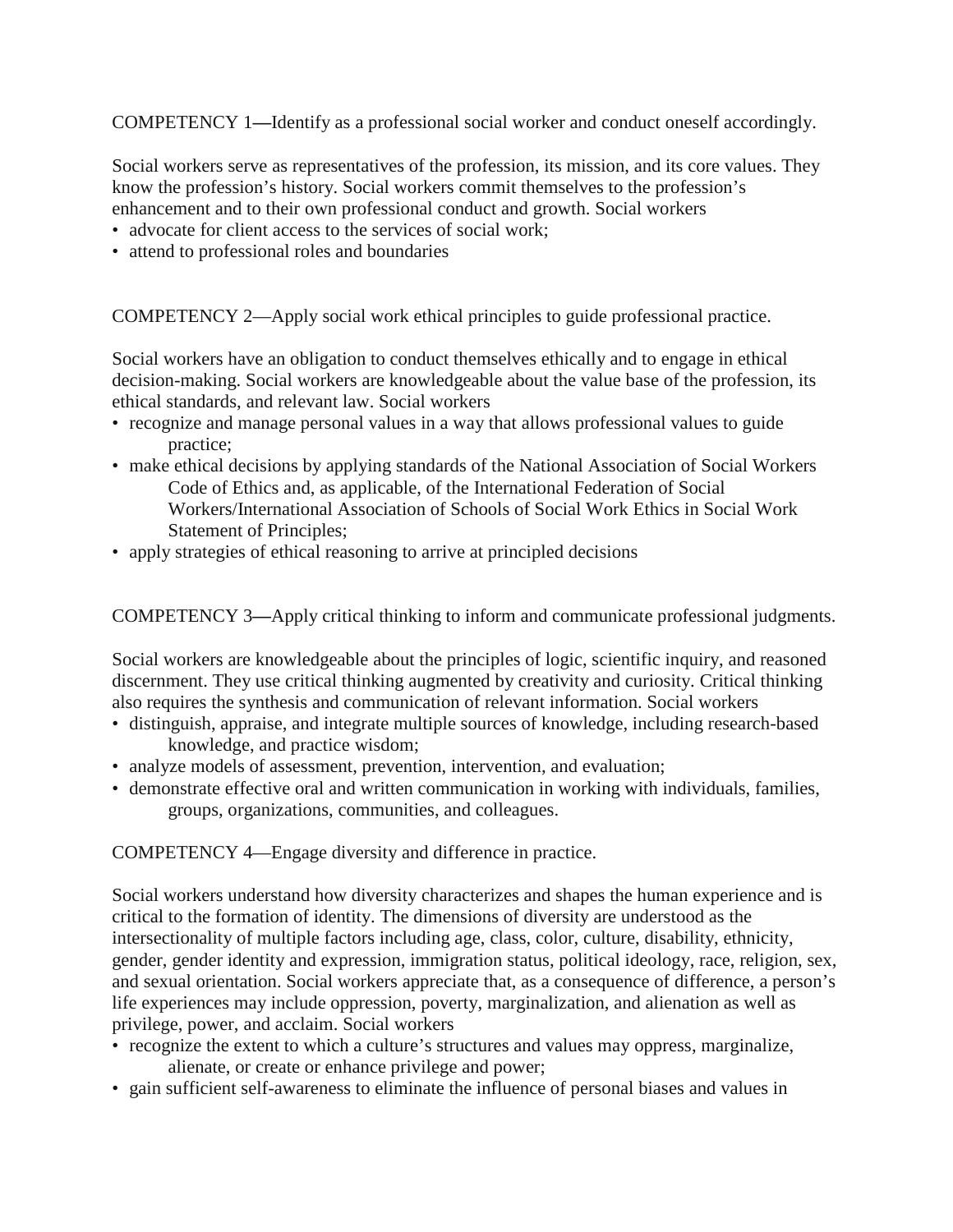working with diverse groups;

• recognize and communicate their understanding of the importance of difference in shaping life experiences

COMPETENCY 5—Advance human rights and social and economic justice.

Each person, regardless of position in society, has basic human rights, such as freedom, safety, privacy, an adequate standard of living, health care, and education. Social workers recognize the global interconnections of oppression and are knowledgeable about theories of justice and strategies to promote human and civil rights. Social work incorporates social justice practices in organizations, institutions, and society to ensure that these basic human rights are distributed equitably and without prejudice. Social workers

- advocate for human rights and social and economic justice; and
- engage in practices that advance social and economic justice.

COMPETENCY 6—Engage in research-informed practice and practice-informed research.

Social workers use practice experience to inform research, employ evidence-based interventions, evaluate their own practice, and use research findings to improve practice, policy, and social service delivery. Social workers comprehend quantitative and qualitative research and understand scientific and ethical approaches to building knowledge. Social workers

• use research evidence to inform practice.

COMPETENCY 7—Apply knowledge of human behavior and the social environment.

Social workers are knowledgeable about human behavior across the life course; the range of social systems in which people live; and the ways social systems promote or deter people in maintaining or achieving health and well-being. Social workers apply theories and knowledge from the liberal arts to understand biological, social, cultural, psychological, and spiritual development. Social workers

- utilize conceptual frameworks to guide the processes of assessment, intervention, and evaluation; and
- critique and apply knowledge to understand person and environment.

COMPETENCY 8—Engage in policy practice to advance social and economic well-being and to deliver effective social work services.

Social work practitioners understand that policy affects service delivery, and they actively engage in policy practice. Social workers know the history and current structures of social policies and services; the role of policy in service delivery; and the role of practice in policy development. Social workers

- analyze, formulate, and advocate for policies that advance social well-being
- collaborate with colleagues and clients for effective policy action.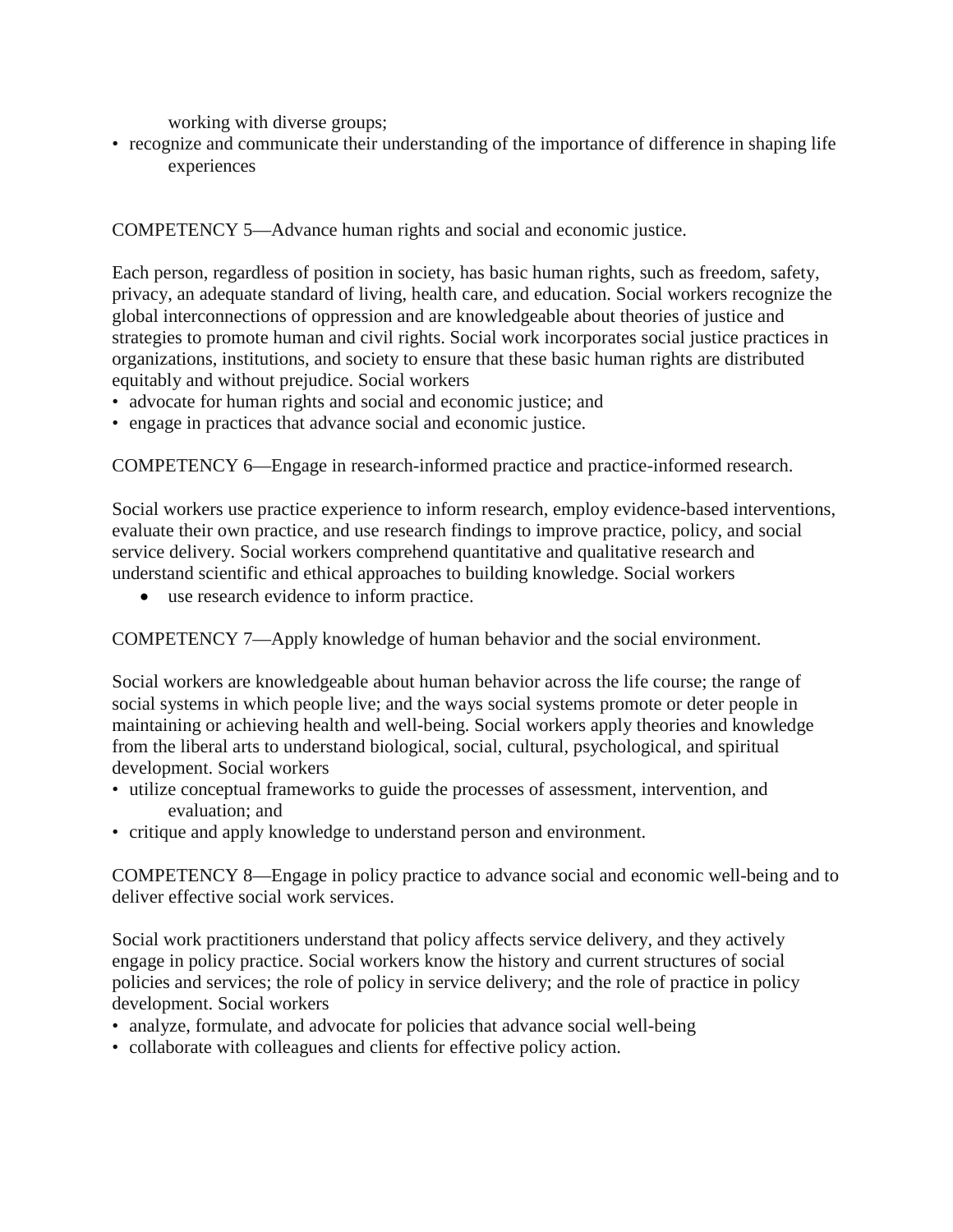COMPETENCY 9—Respond to contexts that shape practice.

Social workers are informed, resourceful, and proactive in responding to evolving organizational, community, and societal contexts at all levels of practice. Social workers recognize that the context of practice is dynamic, and use knowledge and skill to respond proactively. Social workers

- continuously discover, appraise, and attend to changing locales, populations, scientific and technological developments, and emerging societal trends to provide relevant services
- promote sustainable changes in service delivery and practice to improve the quality of social services.

COMPETENCY 10**—**Engage, assess, intervene, and evaluate with individuals, families, groups, organizations, and communities.

Professional practice involves the dynamic and interactive processes of engagement, assessment, intervention, and evaluation at multiple levels. Social workers have the knowledge and skills to practice with individuals, families, groups, organizations, and communities. Practice knowledge includes identifying, analyzing, and implementing evidence-based interventions designed to achieve client goals; using research and technological advances; evaluating program outcomes and practice effectiveness; developing, analyzing, advocating, and providing leadership for policies and services; and promoting social and economic justice.

COMPETENCY 10(b)—Assessment

Social workers

- collect, organize, and interpret client data
- assess client strengths and limitations
- develop mutually agreed-on intervention goals and objectives; and
- select appropriate intervention strategies.

### COMPETENCY 10(c)—Intervention

Social workers

- initiate actions to achieve organizational goals
- implement prevention interventions that enhance client capacities;
- help clients resolve problems;
- negotiate, mediate, and advocate for clients; and
- facilitate transitions and endings.

#### COMPETENCY 10(d)—Evaluation

Social workers

• critically analyze, monitor, and evaluate interventions.

#### **Course Objectives**

On completion of this course, students using a generalist social work practice framework will be able to:

1. Describe the historical, social, political and economic forces that have shaped and continue to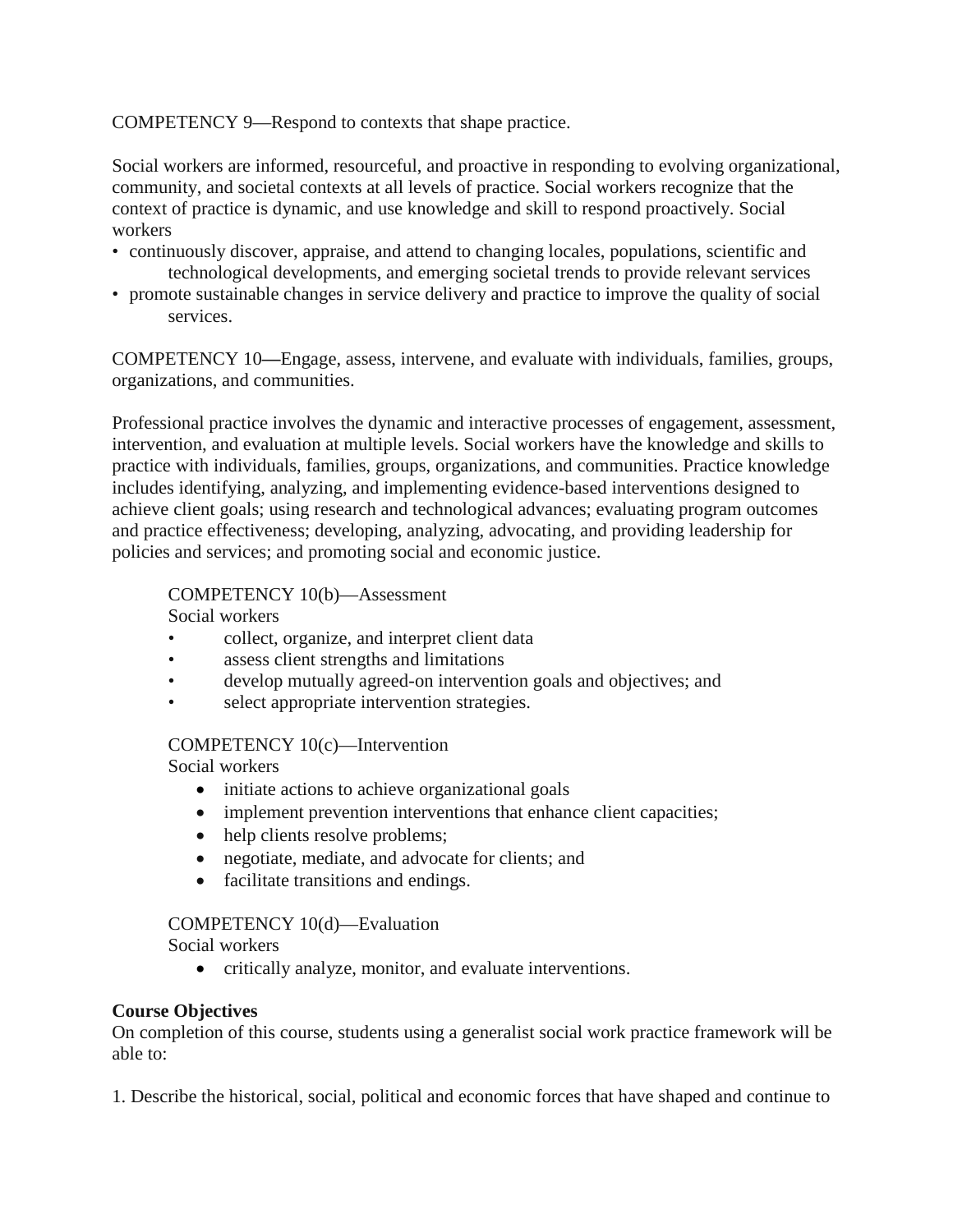shape macro practice in social work. (Practice Behaviors 4.1, 9.1)

2. Identify community organization, management, and policy-advocacy strategies for dealing with contemporary social work and social welfare problems. (Practice Behaviors 1.1, 3.1, 5.2, 5.3, 6.2, 8.1)

3. Demonstrate beginning level community organization, management, and policy advocacy skills in promoting social work values. (Practice Behaviors 3.1, 3.3, 4.3, 5.2, 5.3, 8.1, 8.2, 9.2, 10.c.1, 10.c.2, 10.c.3, 10.c.4, 10.c.5, 10.d.1)

4. Apply NASW's Code of Ethics and other professional codes to the selection of action strategies, and in particular applying them to those situations which affect disadvantaged/discriminated against populations. (Practice Behaviors 1.3, 2.1, 2.2, 2.4, 4.2, 5.3)

5. Demonstrate the ability to utilize selected macro assessment tools (e.g., community profiles, asset maps, community needs and strengths assessment, Census data analysis, windshield surveys, SWOT analysis, force field analysis, flow-charts, nominal group technique, task analysis, and ethical analysis) to develop client-centered interventions. (Practice Behaviors 3.1, 3.2, 7.1, 7.2; 10.b.1, 10.b.2, 10.b.3, 10.b.4, 10.c.1, 10.c.2, 10.c.3, 10.c.4, 10.c.5 )

6. Specify/identify those situations in which social workers are likely to be central to addressing major social welfare concerns. (Practice Behaviors 5.3, 7.2)

7. Identify salient connections between macro practice and interpersonal practice. (Practice Behaviors 3.2, 7.1, 7.2)

### **Course Design**

While using the lecture/discussion mode as the primary pattern, class sessions will also include skill building activities and exercises, speakers, and videos. There will also be an online component to this course. As a group, we will rely heavily on the SW 560 MOOCs. Students will be expected to dedicate time outside of class to completing the assigned online material.

### **Theme Relation to Multiculturalism & Diversity:**

are addressed through methods such as the use of readings, examples, cases, and role plays, and the development of intervention tools that explore multi-cultural and diversity issues from at least five perspectives: 1) the worker, (community organizer herself or himself); 2) the manager; 3) the policy analyst/advocate; 4) the organization or program; 5) the community or client system.

**Theme Relation to Social Justice:** are addressed through the use of readings, examples, cases, and role plays, and the development of intervention tools that enable workers to secure better representation of underrepresented community members and points of view in the community, agency, and polity, and to address, through the attainment of program goals, issues of historic exclusion and exploitation. Techniques of both transactional and transformational change are considered.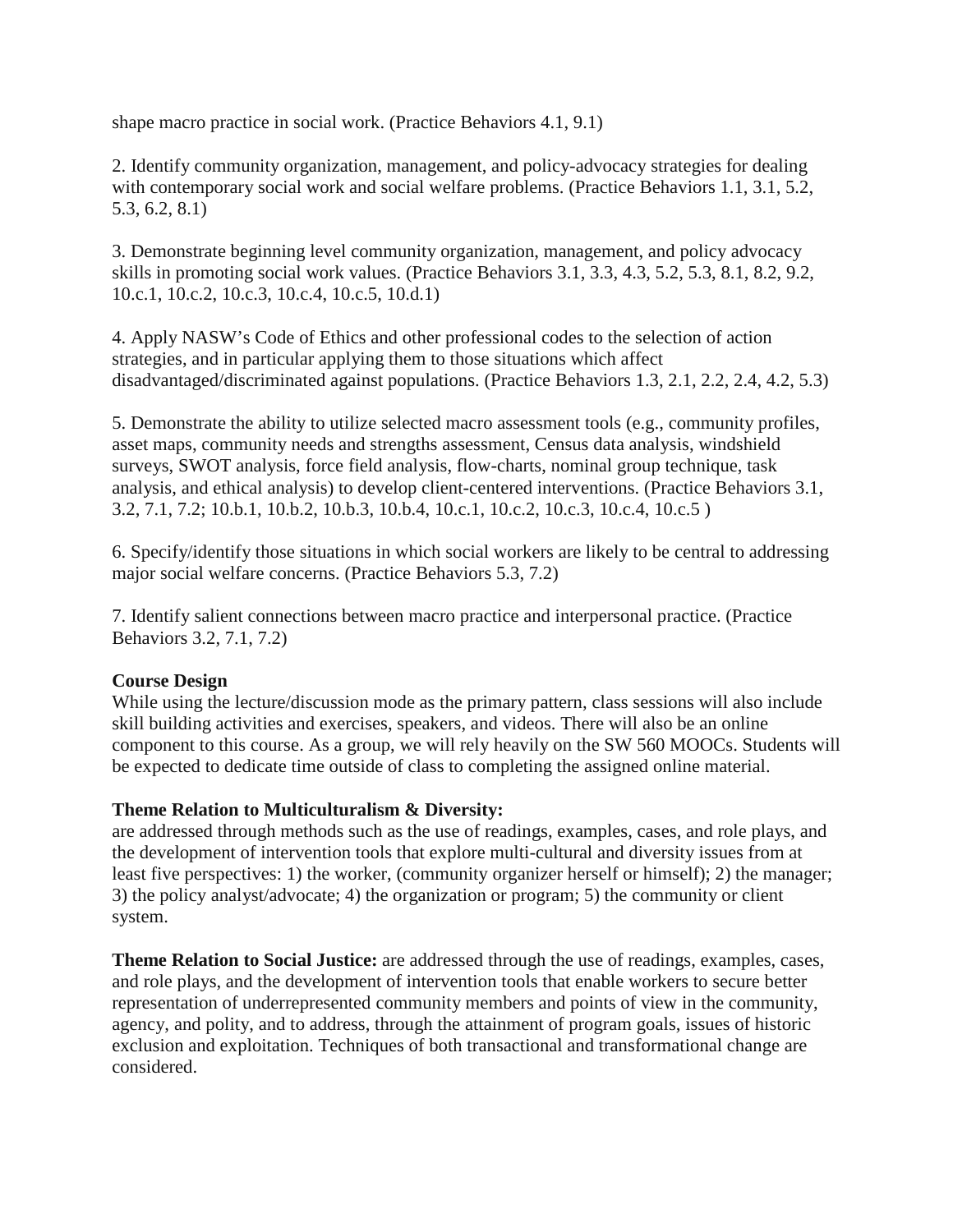#### **Theme Relation to Promotion, Prevention, Treatment & Rehabilitation:**

are addressed through the use of readings, examples, cases, and role plays, and the development of intervention tools that explore special attention to the benefits of early intervention, (promotion and prevention), risks attendant to the use of various methods (treatment), and the need for longer term connection and follow-up (rehabilitation).

### **Theme Relation to Behavioral and Social Science Research:**

Research is addressed through the use of readings, examples, cases, and role plays, and the development of intervention tools that explore the perspectives of social and behavioral science theory on the community, the organization, and the polity. Organizational, political science, and community theories will be important bases for class analyses.

### **Relationship to SW Ethics and Values:**

The course will address ethical and value issues related to working with, and in, organizations, communities, societies, and in conducting policy- focused research in these areas. For example, as employees of organizations, members of communities, and citizens of states, social workers must work to ensure equal treatment for all citizens, while at the same time expressing preferential programmatic attention to the most disadvantaged within those systems. The course will also focus on social workers' responsibility as professionals to promote the general welfare through working toward the elimination of discrimination, expanding choices for all persons, encouraging respect for diversity, advocating for progressive changes in social policies, and encouraging informed participation by the public.

### **Course Policies**

#### **Attendance Policy:**

You are required to attend all scheduled classes. Each student will be permitted to miss one class without documentation. This absence will not affect your attendance grade. After that any unexcused absences will negatively affect your attendance grade. Please let me know in advance if you are unable to make it to class. If you have an excused absence (illness, family emergency, death in the family, etc.) I will always ask for some form of official documentation. I apologize in advance for exacerbating any emotional or otherwise difficult life circumstance in doing this. Excessive, extreme, or perpetual lateness will count as absences which may impact your grade. I will inform you prior to enforcing this policy. Absences for religious observances and athletic events are excused, as long as you notify me in advance. Since this class is cumulative, it is *strongly* within your interest to attend all discussion sections.

#### **Accommodations for Learning:**

If you feel that your attendance or participation in class may be affected by the need for an accommodation, please let me know by the second full week of class.

### **Email Policy:**

All course emails must have "SW 560" or "Social Work 560" in the subject line. Any email that does not have "SW 560" or "Social Work 560" in the subject line may be marked as spam and deleted. Emails marked this way will be filtered properly. I will try to respond to email within 24 hours during the week. If you do not receive a response within 48 hours, please send a follow-up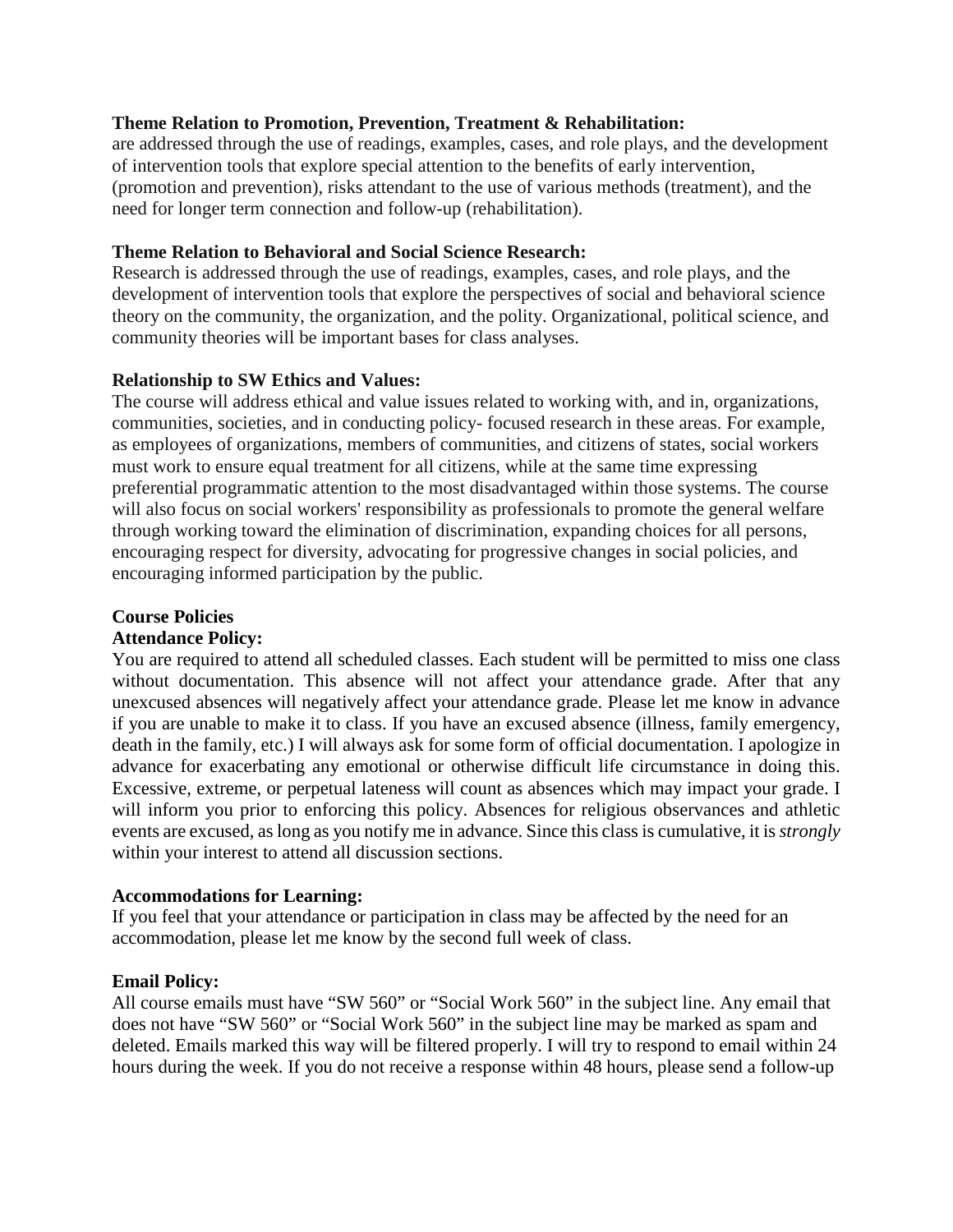email. Emails sent on Friday evening or during the weekend will be answered on the following Monday. In general, I will do my best to get back with you as soon as possible.

#### **Cell Phones and Laptops:**

In general students should not use their phones during section and phones should be silenced. Students may not text message during class. If you need to take an emergency phone call, please step outside to do so. If I see you texting during class you will lose your participation points for the day.

It is acceptable to use laptops in order to take notes during section. Using your laptop for any other non-course-related activities (e.g. Facebook, email, etc.) is unacceptable and will result in the reduction of your participation grade. Please be respectful of our speakers and your fellow students and provide them with your full attention. If I think laptops are becoming too distracting in class I reserve the right to ban them for the remainder of the course.

### **Writing help:**

It is highly recommended that you have your assignments proofread before you hand it in. The university has several great resources to help you with your writing. Two especially useful resources are the SSW Writing Assistance office (Betsy Williams [betsywil@umich.edu,](mailto:betsywil@umich.edu) SSWB 1696, [https://sites.google.com/a/umich.edu/ssw-writing-help/\)](https://sites.google.com/a/umich.edu/ssw-writing-help/) and the Sweetland Writing Center (1139 Angell Hall, 764-0429, [www.lsa.umich.edu/swc\).](http://www.lsa.umich.edu/swc)) I recommend utilizing one of these two resources to get feedback on drafts of your work. The school of social work also has a writing center. I am also happy to read rough drafts but ask that they be submitted at least one week prior to the due date. I will be unavailable to read materials while I am gone on paternity leave.

### **Academic Integrity:**

Plagiarism, signing someone into discussion, and any other form of academic misconduct are unacceptable. For information on the University's academic integrity policies, visit [http://www.lib.umich.edu/academic-integrity.](http://www.lib.umich.edu/academic-integrity) Any student who violates these rules will be reported to the School of Social Work Dean.

#### **Grade Disputes:**

In order to contest a grade, wait at least 24 hours and then write a one-paragraph explanation of your concerns and submit it to me via email within one week of receiving your graded assignment. If I re-evaluate your grade, I will consider the entire assignment again, meaning that your grade may go up or down.

### **Life Happens:**

Every semester life, in the form of some personal tragedy or complication, happens to someone. If this is you this semester, and you suspect that it will impact your success in class, please **tell me sooner rather than later.** I will try to take such matters into consideration insofar as doing so is both reasonable for the situation and fair to your fellow students. What you tell me will remain private. I want everyone to do well and want to be able to help you through a difficult time, however if I am unaware of a situation I cannot take it into account when evaluating your class performance.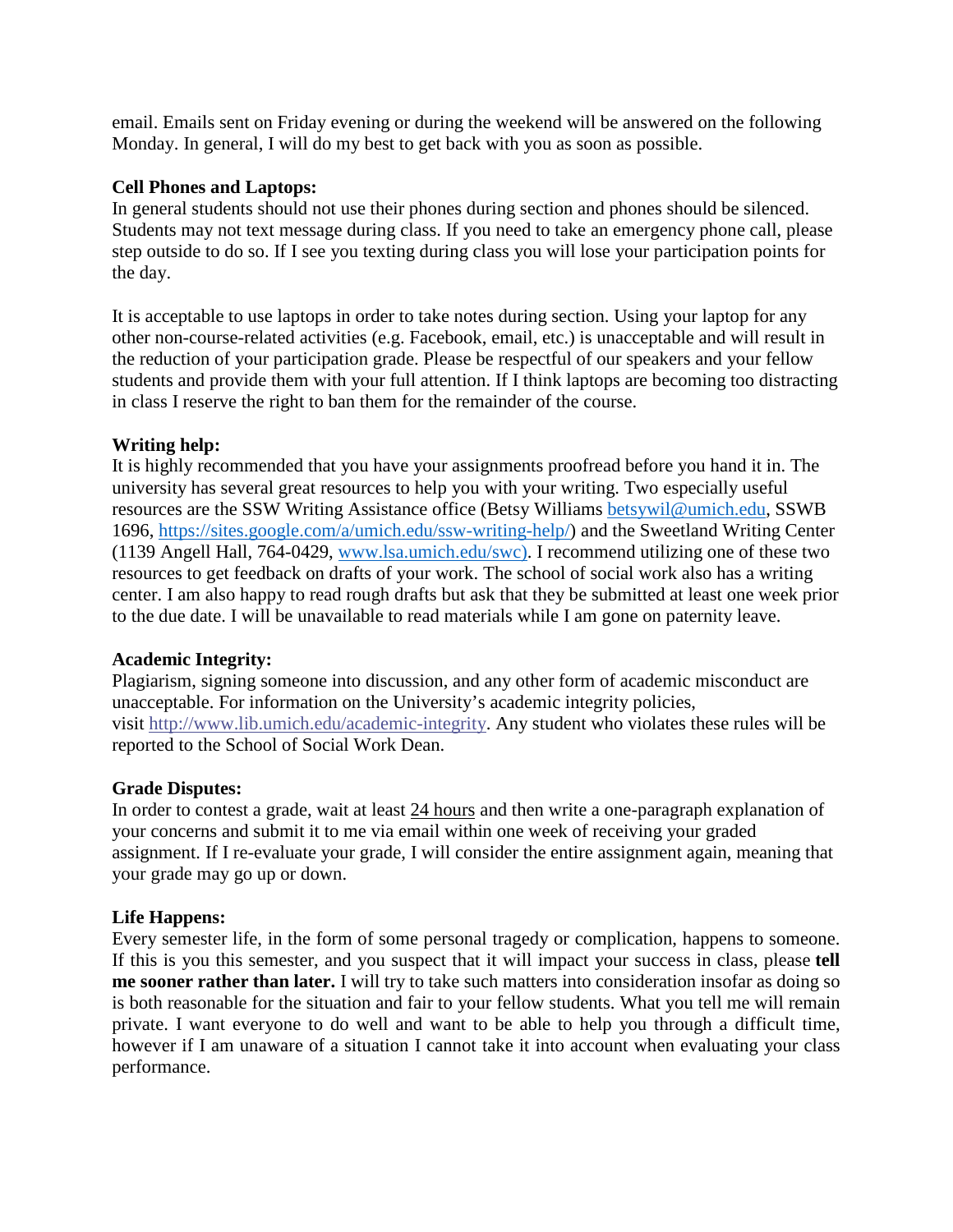To model this practice life, in the form of a joyful event, has happened to me this semester. My partner and I are expecting our first child this October. If everything goes according to plan I will not be in class from October 23<sup>rd</sup> through November 13<sup>th</sup>. I have arranged a series of fantastic guest speakers to cover these lectures. Barb Hitlz (bshiltz@umich.edu), the MSW program coordinator, will also be available to answer any course related questions that you may have. However, as pregnancies can be unpredictable the dates/length of my leave may change.

### **Note on the Course Syllabus:**

The syllabus should not be considered an immutable contract between instructor and student. Rather, it is a set of guidelines that provide a general structure that is likely to be followed very closely. However, the instructor reserves the right to amend the syllabus as needed. These changes are not likely to change any due dates or exam date, but if changes are necessary due to the timing of lectures or unforeseen circumstances, the online syllabus will be updated and an announcement will be made in lecture and over email to keep students informed. The on-line syllabus will be kept current throughout the term.

### **Assignments & Grading**

There are three (3) major graded assignments for this course. In addition to these three assignments there will be additional participation based assignments. Regular attendance and inclass participation is also expected. These items are summarized below with their relative weight. Details follow the course outline.

| Assignment                                                                                                                           | Due Dates Weight |     |
|--------------------------------------------------------------------------------------------------------------------------------------|------------------|-----|
| • Advocacy Assignment                                                                                                                | 10/16            | 25% |
| • Community Project                                                                                                                  | 11/27            | 30% |
| • Concept/Pre- Proposal Paper                                                                                                        | 12/11            | 30% |
| • Participation (including on-line material, supplemental assignments, in-<br>Ongoing<br>class activities, and discussion questions) |                  | 10% |
| • Attendance                                                                                                                         | Ongoing          | 5%  |

#### **Grading**

| $A+$ | 98-100 | $B+$ | 87-89 | $\sim$                  | 77-79 | $D < 69$ (no credit) |
|------|--------|------|-------|-------------------------|-------|----------------------|
| A    | 94-97  | B    | 84-86 | $\sim$<br>◡             | 74-76 |                      |
| A-   | 90-93  | $B-$ | 80-83 | $\sim$<br>$\sim$ $\sim$ | 70-73 |                      |

Grades are earned by successfully completing the work on the assignments. A 100 point system is used. At the end of the term, the numerical grades earned for each written assignment will be translated into letter grades according to the following formula:

#### PLEASE NOTE:

- Incompletes are not granted unless it can be demonstrated that it would be unfair to hold the student to the normal limits of the course. The student must formally request in writing an incomplete with the instructor prior to the final week of class.
- All assignments are to be completed by the date due. Exceptions will be granted with the permission of the instructor *in advance of* the due date for the assignment. Assignments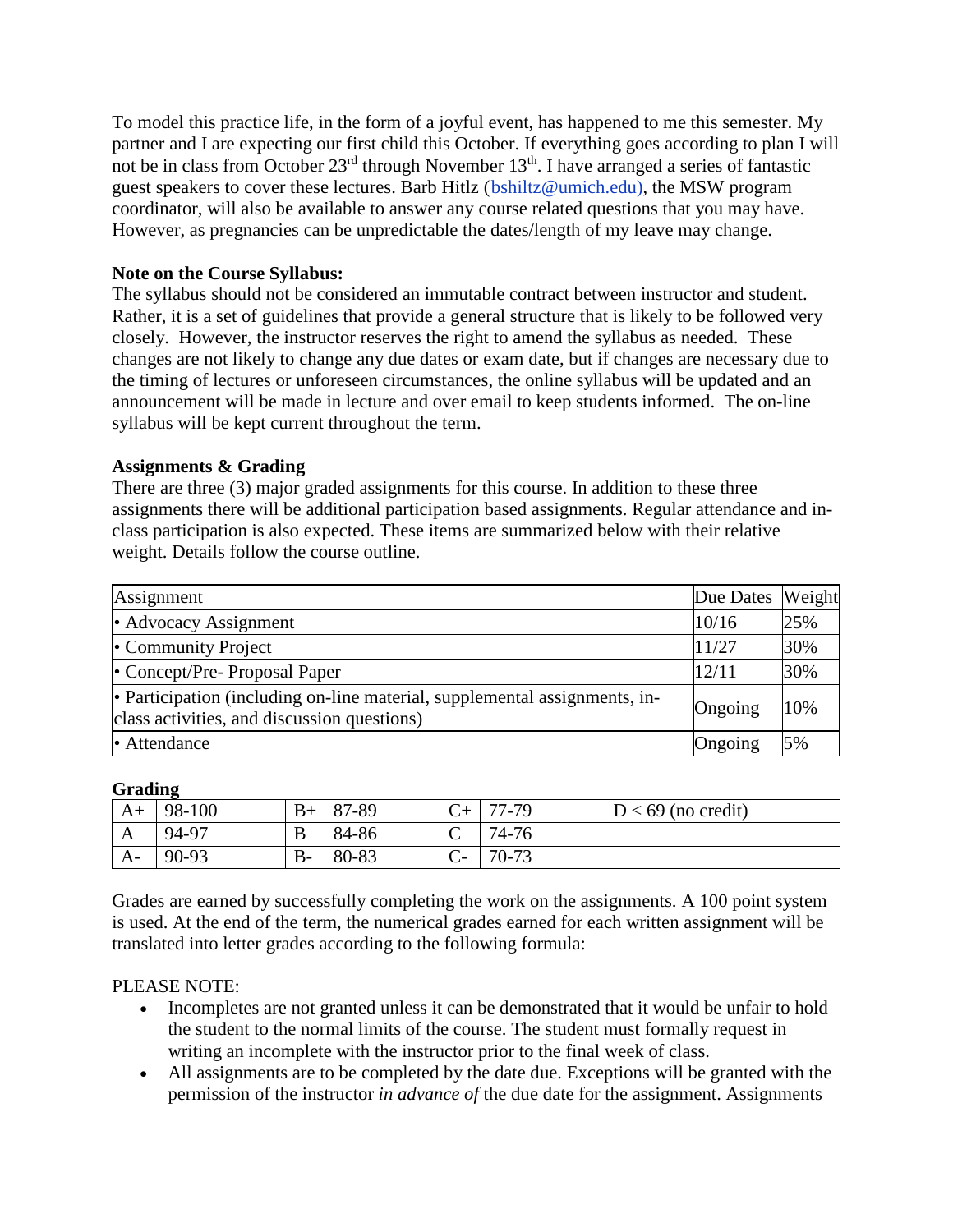submitted late without such permission will be downgraded 5% points each day the assignment is turned in past the due date, including week-ends.

- Students are to use APA "citation format" for each of the assignments. Each assignment needs to include appropriate attribution of authorship for paraphrases or ideas acquired from another source or appropriate citations, including page numbers, for direct quotes. Please review the Student Guide section on "Ethical Conduct in the University Environment." This section specifically addresses plagiarism and the possible consequences for engaging in this behavior. The University of Michigan Library system has an on-line resource that can assist you in preparing proper citations for assignments using APA format. Go to: (http://www.lib.mich.edu/ug/research/citation guide/AP5thed/pdf )
- *+No other aspects of the APA style guide will be used*. Instead, students are expected to prepare all assignments as "professional reports," i.e., single-spaced, plenty of white space, generous use of headings & sub-headings, underlining, *italics*, bold, etc.

### **Descriptions of Assignments for SW 560**

# **Assignment 1: Advocacy Assignment (Individual Project)**

## **There are two options for the** *Advocacy Practice Assignment: Speak Out* **or** *Coalition Assignment*

### *Option A: Advocacy Practice Assignment: Speak Out*

Hoefer (2009) defines advocacy practice as when a "social worker takes action in a systematic and purposeful way to defend, represent, or otherwise advance the cause of one or more clients at the individual, group, organizational, or community level, in order to promote social justice." Using this assignment to operationalize our School's emphasis on Privilege, Oppression, Diversity and Social Justice (PODS), you are expected to speak on behalf of a client or a cause in a public forum in order to influence decisions regarding your group or cause. The main purpose of this assignment is to introduce you to the process of policy advocacy; how actively you pursue it is up to you.

### **Step 1: Select an issue**

Select an issue or cause of interest to you that is connected to a particular marginalized group or social justice issue. It can be an issue related to a policy you have studied in your social welfare policy course. Or, if you are currently in a field placement, you may want to focus on an issue affecting your agency or its service users. However, if you are planning to undertake an agencyrelated project, please discuss this with me in terms of agency support and approval. You may also want to consult with your field instructor.

### **Step 2: Research the issues**

Research the topic from its historical perspective to the current situation to provide background information and develop a position. This may include a review of policy discussions, relevant reports, or social work literature. It may also be helpful to interview someone knowledgeable about the subject. You will be asked to provide a bibliography of all the sources reviewed. Based upon your review of the literature and the facts of the case, write an outline of the remarks you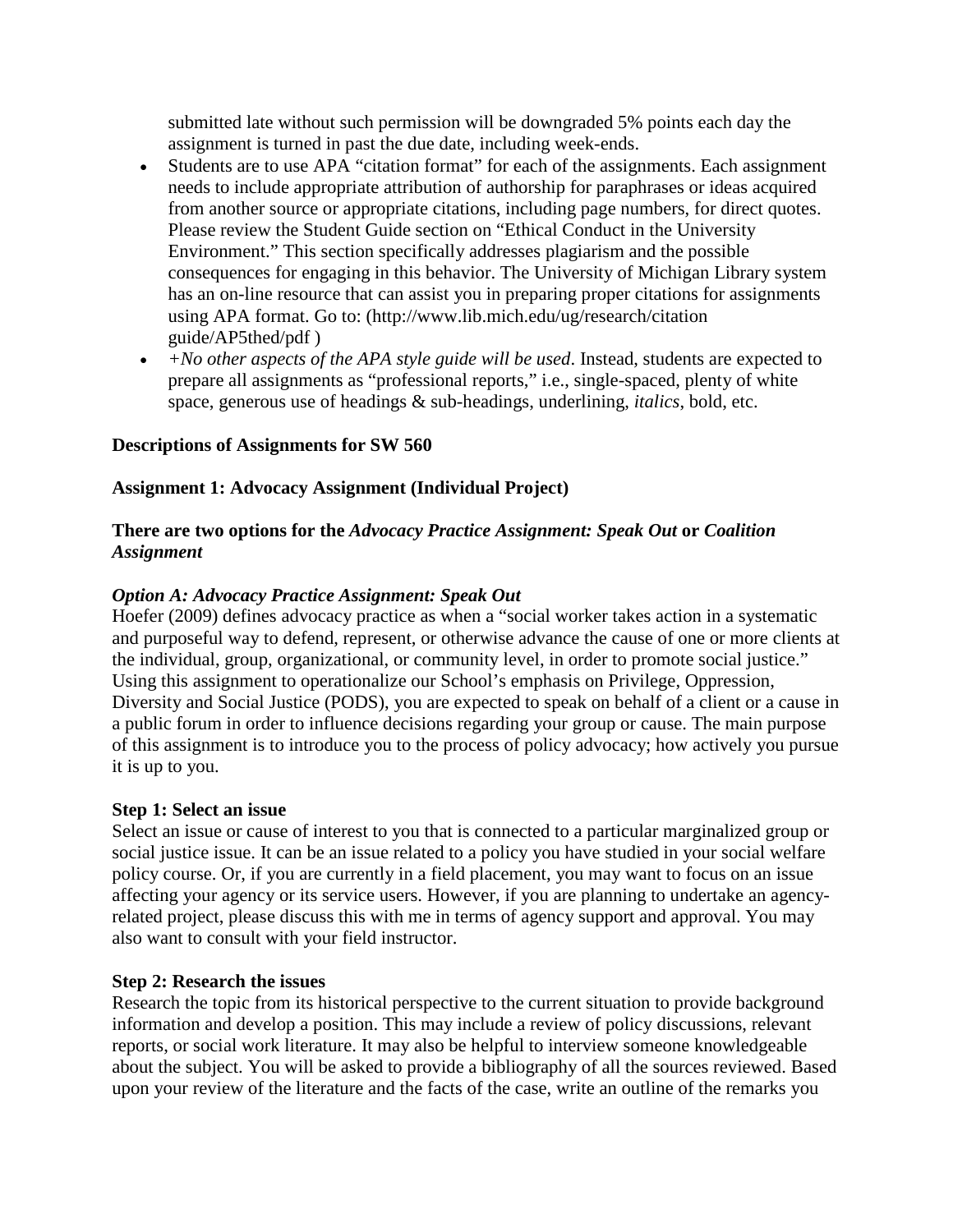will use to guide your oral presentation or advocacy.

### **Step 3: Write your statement**

Select the proper forum for your advocacy effort. This could include a letter to the editor, a Youtube video, or a speak out script from a forum that may consist of any public hearing, legislative committee, or special commission that is authorized to deal with your issue such as county board of commissioners, the regents of a university or community college, school board trustees, the planning commission of a unit of government, or the board of directors of a human service organization. Whether it is a written document submitted for review or a script that you read from in a video or at a forum, please turn in the statement.

### **Step 4: Reflect on the process**

In the effort to be reflective practitioners, you are expected to write a two-page, double- spaced reflection paper that addresses the following:

- Summarize how you developed your project, specifically why you chose the particular issue you did and the rationale for how you framed it.
- In terms of your project, what do you see as its strengths and the areas for improvement? While it is appropriate to focus on the product developed, emphasis should be given to the process or skills you used to develop your op-ed or prepared testimony.
- Reflect on the potential impact of your advocacy effort of behalf of your client group or cause. How might you integrate advocacy into your future social work practice?

### *Option B: Coalition Assignment*

#### **Step 1: Identify a local organization**

Identify a local organization, coalition or collaboration (public or private) that is working for change on an issue that you have interest in.

#### **Step 2: Gather information on the organization**

Attend a meeting of this group, interview someone in a leadership role and review written materials that the organization, coalition or collaboration has available and use newspapers as resources to understand the current context.

#### **Step 3: Write a Statement**

Prepare a written 3 to 5 page (double-spaced) overview to analyze the group's effort and your opinion of its effectiveness. In this overview, define the issue, describe the organization, coalition or collaboration and who is involved in the effort, identify the goals and strategies that the group is using to advocate for change, and identify what would be considered a success or failure for this group. End with a short paragraph summarizing your opinion of the group's effectiveness. In an Appendix, include a summary of the meeting you attended and of the key informant interview.

#### **Step 4: Reflect on the process**

You are expected to write a two-page, double-spaced reflection paper which addresses the following:

• Summarize how you developed your project, specifically why you chose the particular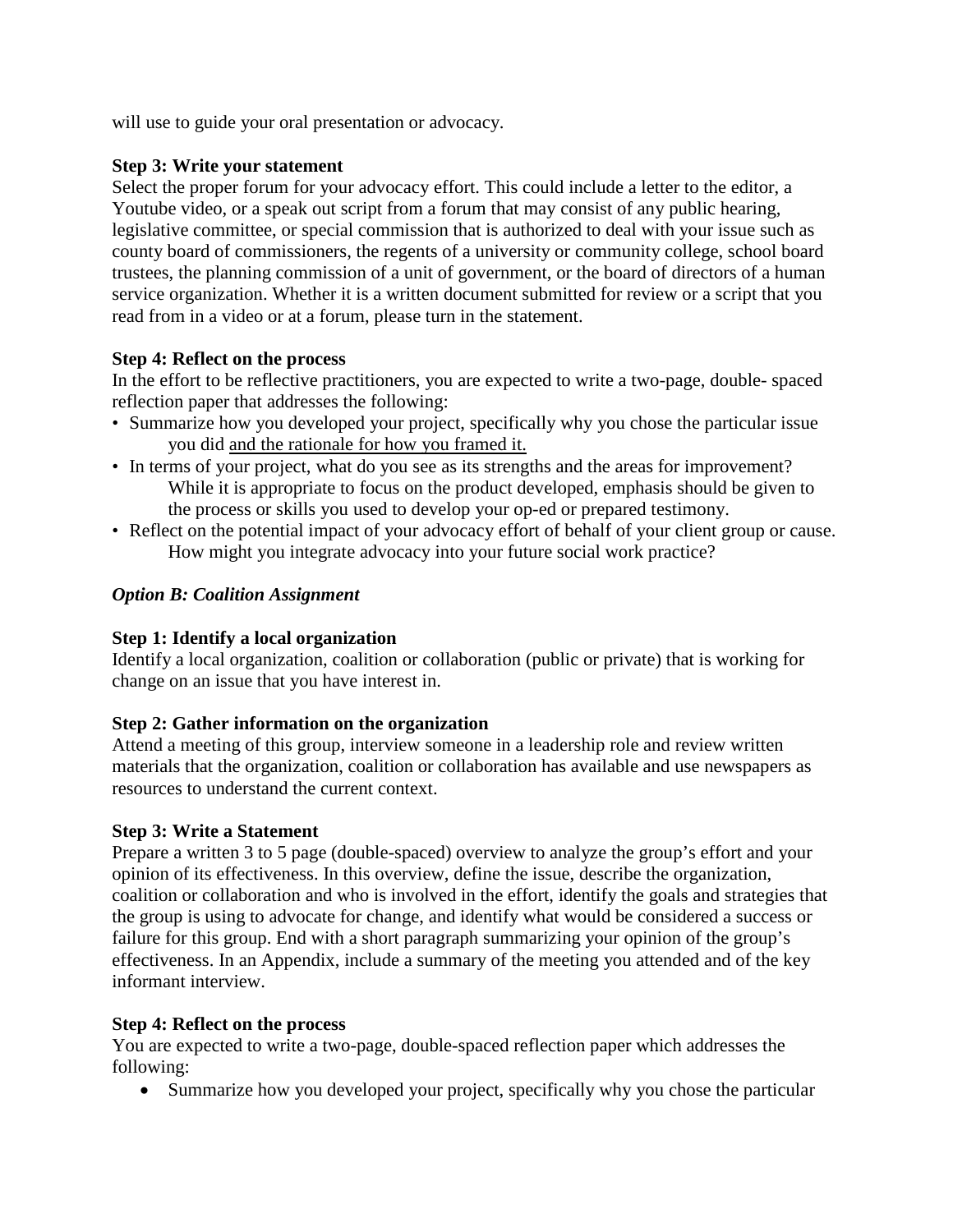organization you did and what you learned from the process.

- What knowledge or skills did you gain from the assignment?
- In terms of your organization, coalition, or collaboration, what do you see as its strengths and the areas it stands in need of improvement?
- Reflect on the potential impact of this organization's advocacy effort of behalf of your client group or cause. How might you integrate advocacy into your future social work practice?

## **Work to submit to instructor-Submit as one document via Canvas on October 16th.**

- Op-Ed piece, written testimony (Option 1), 3-5 page Written Summary (Option 2)
- Bibliography and list of interviews conducted
- Reflection paper

# **Assignment 2: Community Profile (Team Project)**

Working collaboratively in self-selected groups (4 to 5 students), you will develop a profile of a selected community within Michigan. Your profile will be created using a combination of observational and quantitative data. The profile will consist of a presentation, which for the purposes of this assignment you are developing for distribution to a group of concerned citizens and public officials. You will develop a 15 minute presentation to be delivered in class.

The assignment has several purposes:

- To learn the skills necessary for understanding and analyzing a community;
- To gain experience in reflective practice at the community level;
- To learn and practice skills important to working in a team; and
- To learn how to present your analysis in a professional manner.

There are three important dates regarding this assignment:

- Pre-profile reflection (prepared as a group) **Due by 11:59 PM October 2nd. Upload documents to Canvas**
- Draft of quantitative component **Due by October 20**.
- Community profile, including a summary of observational data, team minutes, and group evaluation (prepared individually). **Due in class November 27.**

# **Step 1: Develop Teams**

You will be given time to form self-selected teams in the third class session. It is important to assign roles (i.e. facilitator, note taker, reporter, time keeper, process evaluator, etc.—these roles can rotate so that everyone can experience multiple roles), identify ground rules, and develop an evaluation process for your team to identify strengths and areas for improvement. It is recommended to include an informal evaluation process at each meeting (e.g. at the end of the meeting ask people to share what they liked about the meeting and one thing they thought could be improved). It is required to evaluate your group process at the end of the project.

Effective task groups keep minutes in order to promote accountability, the achievement of results, and transparency in decision making. Therefore, your groups are expected to keep minutes of your meetings. Minutes should be at least one page in length for each meeting.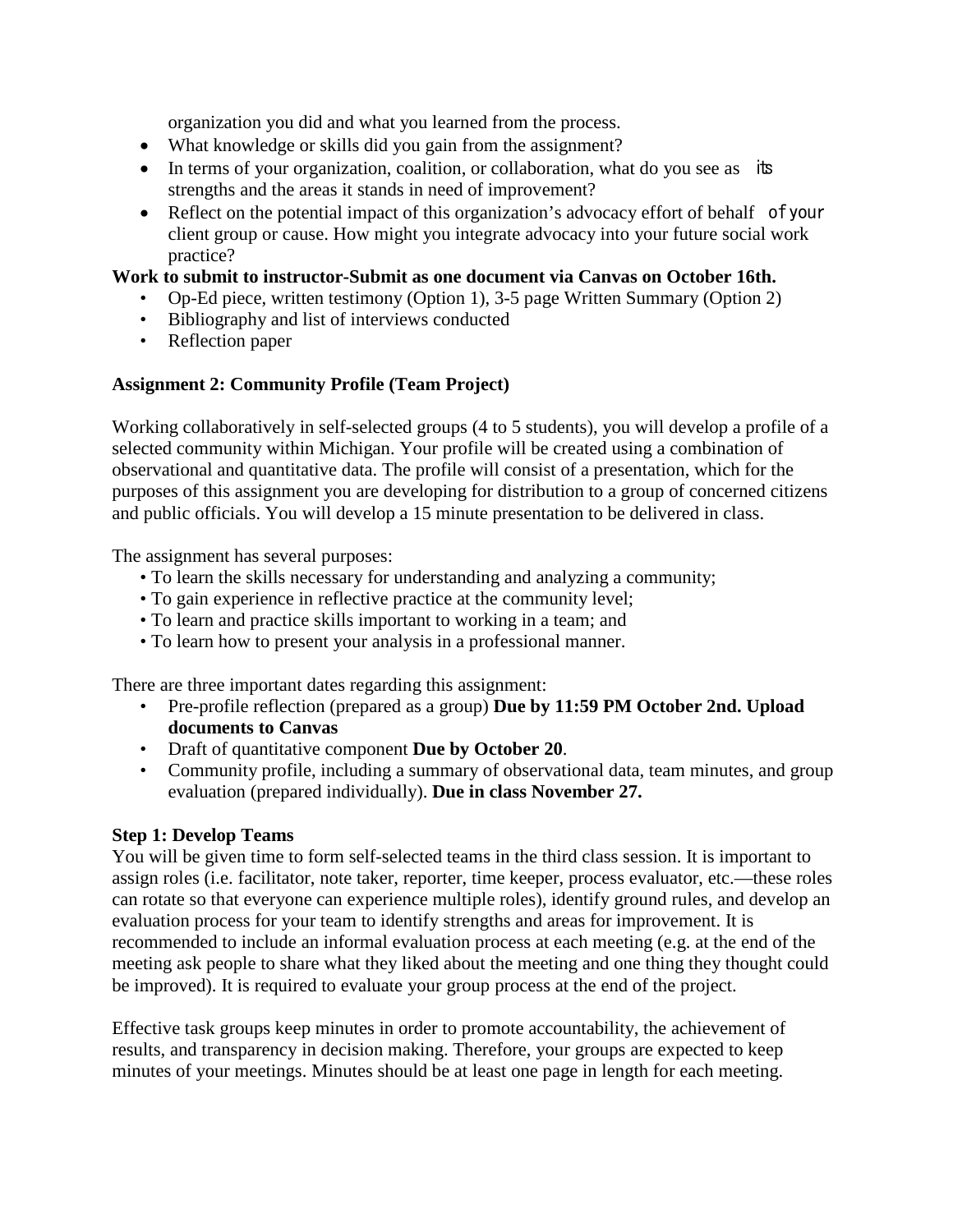In the beginning of the term, some class time will be allocated to enable your team to get established. A check-in process will occur periodically until the assignment is completed.

### **Step 2: Select community and complete pre-profile reflection**

Each team will select a community to assess—this includes both needs and assets (also commonly called strengths). The community you choose must include a geographic location, but can also focus on a specific population. The selected community should be one that is considered underserved or disenfranchised. If you select a population-based community, you should plan to observe and assess them within a geographic context. Please consider selecting a community that is easy to observe and assess. You should consider elements such as geographic proximity, access to the community and available information about the community.

Examples of communities that have been assessed in past 560 classes include homelessness in Washtenaw County, aging in Wayne County, Brightmoor community in Detroit, mentally ill adults in Detroit, City of Howell in Livingston County, children with learning disabilities in the Ann Arbor community, and the Enterprise Community in Lake County.

### **Work to submit to instructor—Due by 11:59 PM October 2nd. Upload documents to Canvas**

After you have selected your community, in the spirit of reflective practice, as a group write a two-page, double-spaced paper addressing the following points:

- What community and why
- What are some of the things you might examine (both through observation and quantitatively)
- What do you expect to find and why
- What comparisons do you expect to make and why

Also feel free to list any questions or concerns you would like to consult with me about. Please ensure that each team member's name is listed on the top of the page. Bullet points or short paragraphs are fine. The use of headings is encouraged. References are not necessary, but you are expected to integrate ideas from the course.

#### **Step 3: Develop the community profile**

Once you determine your focus, you will research the community using both observation and quantitative data.

Observation. Your small group will conduct an observational study of your selected community. If you chose a target population, visit a location where the population is likely to be found. Your group observation can be supplemented with key informant interviews or document analysis, which although not required, might provide important insights. Interviews can be held with community or organizational leaders, but not members of vulnerable populations. Please consult with me in selecting key informants. As a team, you will find a mutually convenient time to observe the community. However, we are not having class on March 13, so I encourage you to use that day to conduct your observation and schedule any other conversations.

Your group will also learn about the community by looking up official statistical data collected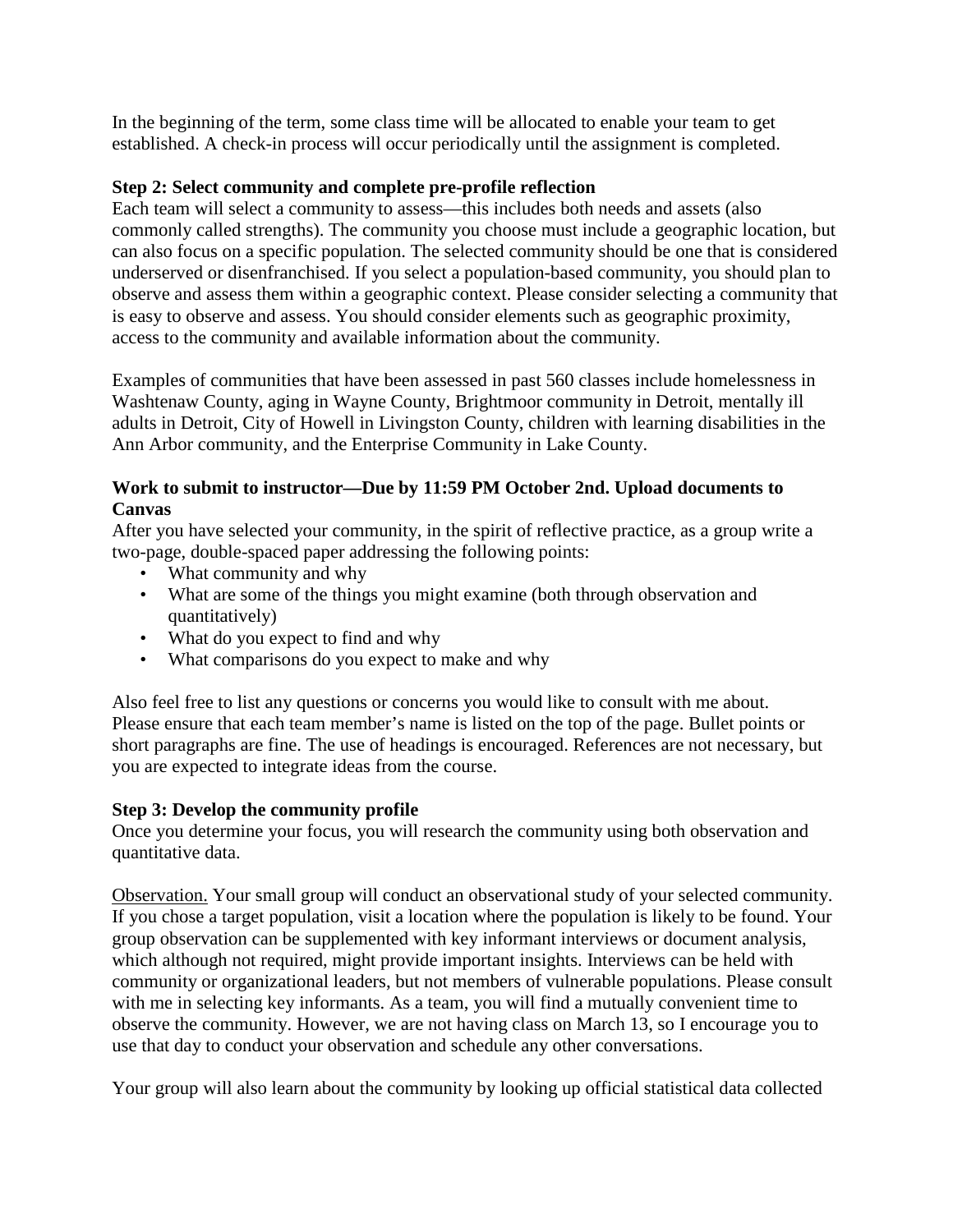about that community. In contrast, the observational data will provide a different perspective on your particular neighborhood. When your group begins to observe the neighborhood, you might walk; stand on a corner or drive by slowly through the neighborhood using a windshield survey. Use all your senses to begin to understand the neighborhood. You are permitted to take photographs, but make sure any people captured are not identifiable. It is best to take photographs that do not contain people. Record your observations as soon as possible— perhaps even using a tape recorder. In your observations, note the following dimensions:

- 1. What is the name of the community/neighborhood? What are the main geographic boundaries and natural barriers? Is the neighborhood geographically isolated or cut off from surrounding neighborhoods?
- 2. Is there evidence of what people do for a living? What kinds of commercial enterprises do you see? Do you see evidence of unemployment? What type of transportation is available?
- 3. What kinds of people (social class, race, ethnicity, and age) are observed? How do people react to you? Are there many religious buildings? What types of parks, recreational areas or cultural resources are present? What are the housing conditions like? Are there distinct sub-communities within the larger community? What do people do who live here? Where are the schools, the primary stores, bars, community centers? Are they accessible?
- 4. What is the condition of the roads, sidewalks, garbage collection, and other components of the community infrastructure?
- 5. What kinds of schools are located in the community? What is their condition? Is there a local library?
- 6. What kinds of voluntary agencies/social services are located in the community?

Be mindful of strengths and assets in the neighborhood as well as its needs, problems, or shortcomings.

Quantitative data. Your small group will use the *American Community Survey* produced by the U.S. Census Bureau to identify relevant quantitative indicators of your selected community. Your group will use quick tables, data profiles, multiyear profiles and narrative profiles provided in the American Community Survey to describe the geographic area. Your group will also develop your own custom tables. The community brief should include general characteristics, social characteristics, and economic characteristics. In addition, to help the reader/audience understand your community, you should include comparisons to other communities. For example, if you are examining home ownership in Ann Arbor, you may also want to compare this indicator in various sections of the city or compare to other cities, the state of Michigan or the country as a whole.

We will have a hands-on tutorial by a University librarian on how to use census data and find relevant public data as part of the community assessment process.

# **A draft of your quantitative components is due to the instructor via Canvas by 11:59pm on October 20. Upload documents to Canvas.**

You will prepare a Power Point presentation or prezi that summarizes, analyzes and synthesizes the information you gathered during your observation and quantitatively.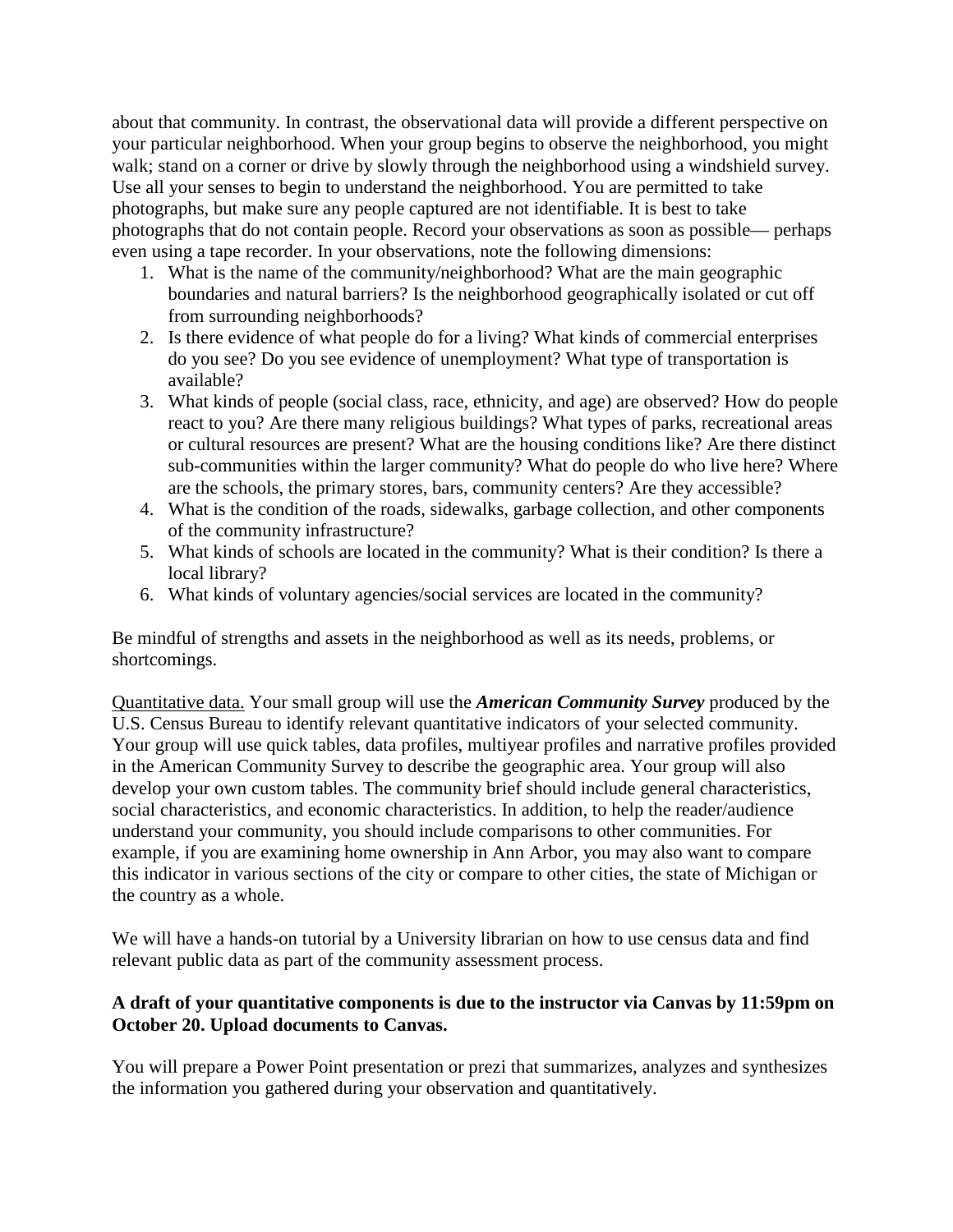The profile should be considered a professional presentation that an agency or group of concerned citizens would produce to educate citizens and elected officials. Use charts, graphs, other visuals, and text effectively to convey your points. The key messages of your visuals should be explained in brief narrative form. In class, you will share your key findings with your colleagues. You will have 15 minutes for the presentation, including a brief question and answer period. Be prepared to highlight important findings that build on community strengths and address community needs.

**Step 4: Individual Reflection:** After the presentation, each team member is to reflect on the group process and what has been learned from this project, submitting a two-page reflection to the instructor via e-mail. This can be sent along with an evaluation sheet that will be provided in class.

### **Work to submit to instructor as a team—Due in class November 27.**

*Please give these things to me before your presentation.*

- Minutes from your group meetings
- Copy of your Power Point slides and other visual aids

#### **Assignment 3: Concept Paper/Mini-grant Proposal (Same group as community profile)**

This assignment involves the development of a concept or pre-proposal paper for a small grant to support some program innovation/development to be submitted to a foundation or funding organization. The assignment's central goal is to learn skills associated with proposal development. Thus, you will conceptualize and draft a mini-proposal (also known as a concept paper), addressing all of the essential elements of a formal proposal. You can choose a real foundation that provides grants in your area of interest or submit it to the "SW 560 Foundation".

You should write this grant as though you were a director or development officer of a community-based agency. You should give your organization a name and provide a brief description of the agency. If you are in a field placement, you may consider writing a proposal for your agency. You may also consider using an agency that is connected to your community profile or your advocacy issue, but this is not required. You may use a real agency or create your own.

#### *For this assignment, you will continue working in your community profile groups.*

In this assignment you will build upon your community profile and develop a grant proposal for an organization (real or imagined) doing work in the community you profiled. The proposal should address some sort of community need or asset identified in your presentation.

#### **Step 1: Choose Agency and prepare background information**

Decide on your agency and prepare a short background statement (i.e. issues addressed, population served, orientation of agency, scope of agency, accomplishments of agency). This does not need to be extensive, but will help you with the development of your proposal. If you are using an actual agency, you may want to examine the agency's website for a mission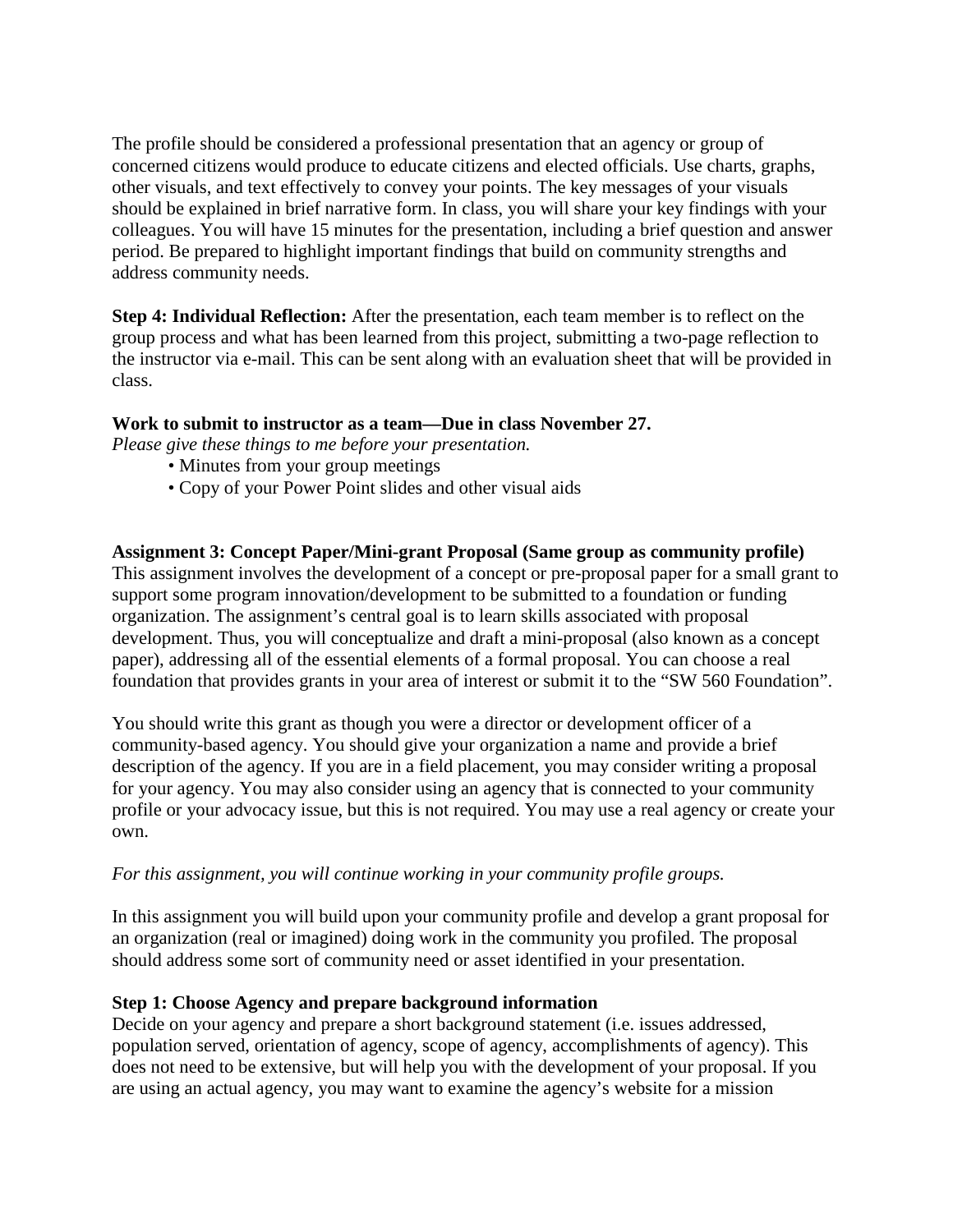statement and agency description.

### **Step 2: Brainstorm project idea**

Based on the agency and your community profile, brainstorm a project that you could develop and for which you could write a mini-proposal. You might start by focusing on a particular population served at your agency, but you could also brainstorm a project that fills a current gap in services. For those in field placements, you may want to address a program needed within your agency. In brainstorming, you should consider the scope of the project. You may want to consider a project that would be 1-2 years in length and have a budget of \$100,000 or less.

# **Step 3: Prepare Concept paper/Mini-proposal**

The paper may not exceed 10 pages (double spaced). The concept/mini-proposal paper needs to contain the following elements. Use points 2 to 9 as headings in your proposal. Follow the order as specified below.

- 1. COVER LETTER: Include a cover letter (also called a transmittal letter) with the proposal. This letter should highlight the main points of the concept paper and indicate to the potential funding source why this project is important for them to fund (does NOT count against the five page limit). You may want to explain why the proposal may be of interest to the Foundation**.**
- 2. AGENCY DESCRIPTION: A brief description of the agency, including mission, target population(s), and primary services. You can also include any key collaborators or partners related to the proposed services as well as agency personnel and strengths in relation to the project.
- 3. BACKGROUND/NEEDS STATEMENT: A brief description of the problem you propose to address and why it is important (include relevant literature/research/policies, document need for the intervention/project proposed)
- 4. LOGIC MODEL: State the project's goals and major objective and link the goals and the objectives to the proposed actions undertaken by the project
- 5. PROJECT NARRATIVE: This is your implementation plan. Discuss principal components of the project and its anticipated measurable outcomes (include enough information for the potential funder to understand how their money will be used to address the identified need and intended goals). This section can be organized around key objectives (e.g. to achieve objective 1, we will establish... For objective 2, we will...). Include a final, persuasive, summary paragraph to sell the project.
- 6. BUDGET: Estimate project cost (how much money will you need to carry out the project based upon its objectives).
- 7. BUDGET NARRATIVE: Provide a one-page single-spaced narrative of the budget. Explain each budget line and how the item relates to the project. For positions, give an overview of duties, required qualifications, hourly wage, number of hours and weeks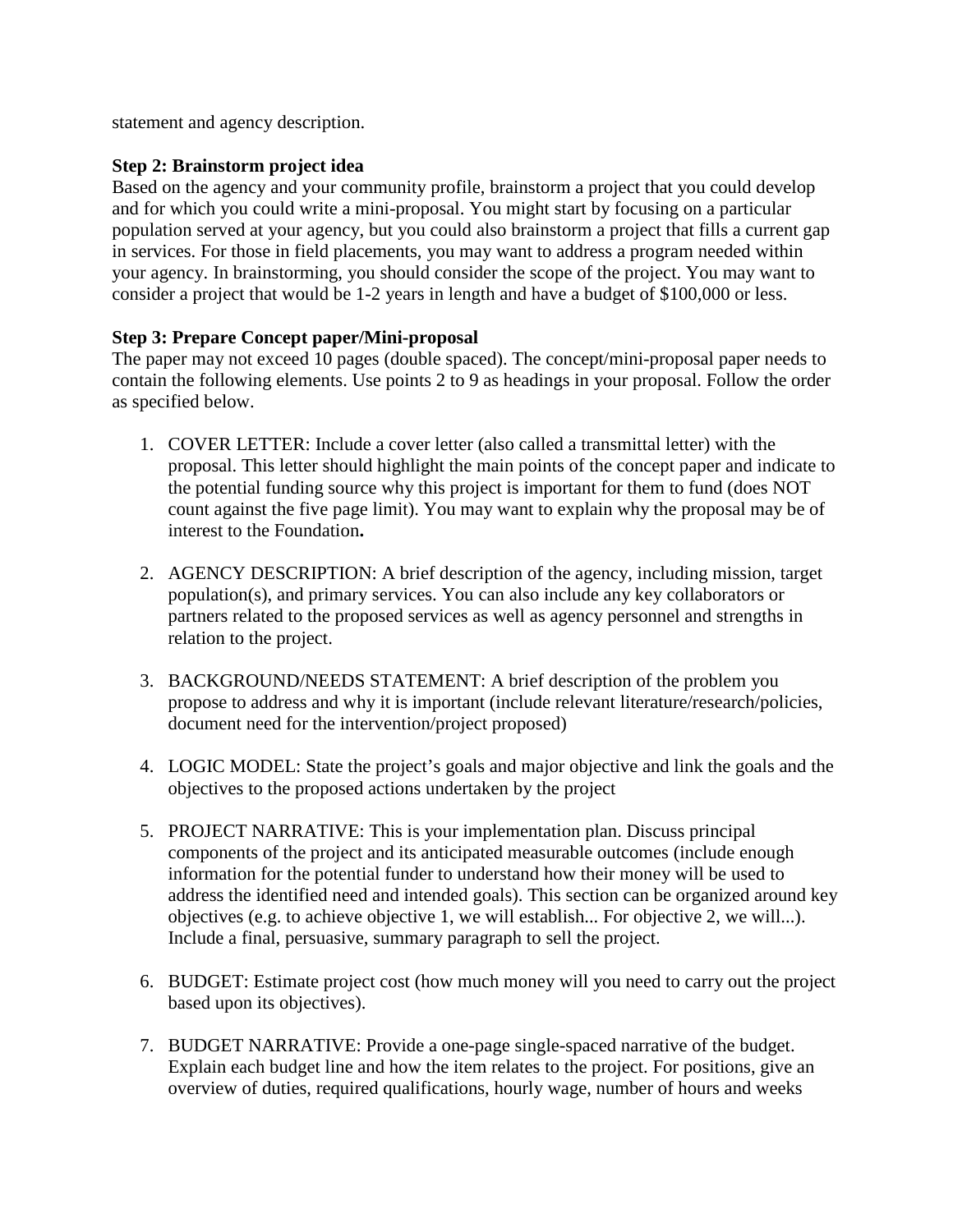worked, and benefits rate. Provide a narrative for any in-kind contributions included in the budget.

8. TIMELINE: Provide a specific timeline to give the funding source an idea of the project steps and activities (use a Gantt chart). You can reference timeline in your narrative and attach separately.

# **Submit to instructor as one document via Canvas by 11:59 PM on December 12th**

- Cover letter
- Mini-proposal (includes timeline, budget, and budget narrative)

(Note: Late submissions will be accepted only in extraordinary circumstances.)

# **Participation assignments**

Throughout the course of the semester students will be required to complete small participation assignments. These assignments will be announced during class and their requirements will be uploaded on the course's canvas site.

# **Course Schedule**

Week 1 September  $11<sup>th</sup>$  – Introduction to Macro-practice

- Introductions and classroom expectations
- The values, history and components of macro practice
- The challenges of macro practice in a multicultural society
- Readings (Please read before class):
	- o Netting, Kettner, McMurty, & Thomas (2012), Social Work Macro Practice, Chapter 1 "An Introduction to Macro Practice in Social Work," (pp. 1-31).
	- o Uehara, E. et. al. (2013). Grand Challenges for Social Work, Journal of the Society for Social Work and Research 4(3), 165-170.
	- o Bent-Goodley, T.B. (2016). Social work's grand challenges: Mobilizing the profession. Social Work, 61(3), 197-198.
	- o Reisch, M. (2016). Why Macro Practice Matters. Journal of Social Work Education, Vol. 52, Issue 3
	- o Carroll, J. and Minkler, M.(2000). 'Freire's Message for Social Workers', Journal of Community Practice, 8: 1, 21 — 36

Week 2 September 18<sup>th</sup> -- Policy Advocacy as a Form of Macro-practice

- Models of Policy advocacy
- Policy advocacy
- Readings
	- o Hardcastle (2012), Community Practice Theories and Skills, Chapter 12 "Using the Advocacy Spectrum," (pp.340-370).
	- o Lens, V. (2004). Principled negotiation: A new tool for case advocacy, Social Work 49(3), 506-513.
	- o Gladwell, M. (2010). Small change: why the revolution will not be tweeted. The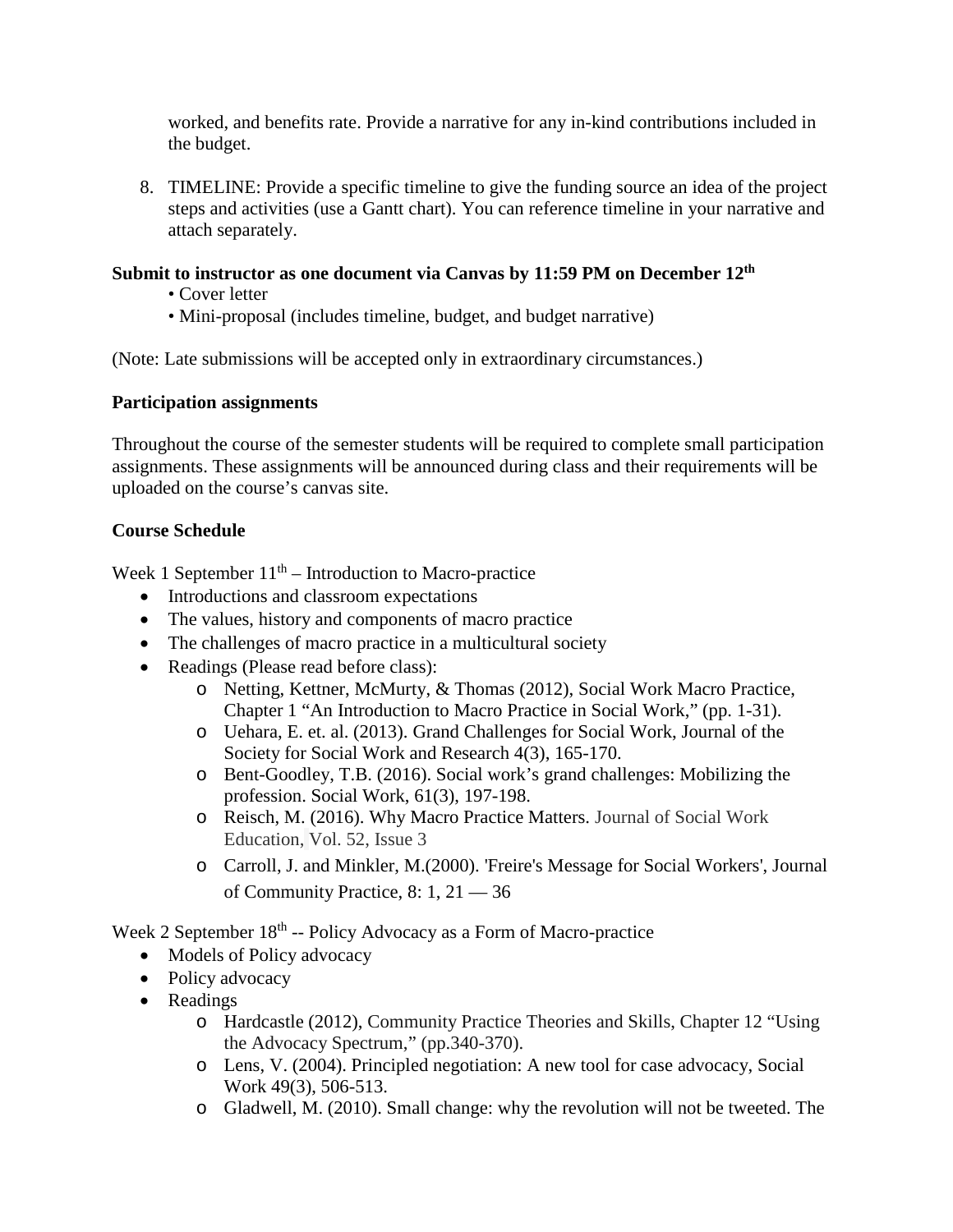New Yorker October 4, 42-49,

[http://www.newyorker.com/magazine/2010/10/04/small-change-malcolm](http://www.newyorker.com/magazine/2010/10/04/small-change-malcolm-gladwell)[gladwell](http://www.newyorker.com/magazine/2010/10/04/small-change-malcolm-gladwell)

- **Participation assignment due before class**
	- o **Identify your federal, state, and local level elected officials. Documents must be uploaded to Canvas by 5:59 PM**
- In-class exercise: Planning a policy advocacy strategy

Week 3 September  $25<sup>th</sup>$  – Social Policy and Community Practice

- Policy development  $&$  implementation at the community level
- Analyzing the community impact of social policies
- Multiple levels of advocacy and establishing legitimacy as a grass roots organization
- Readings
	- o McCue, B. (2012). The Lobbying Strategy Handbook, Chapter 10 "The 10 Steps Strike Again! Breaking the Tire Cycle" (pp. 223-250).
	- o Chambers, D. (2005). An overview of a style of policy analysis: A value-critical approach, in Social policy and social programs, 4th ed. (pp. 49-61), Boston: Allyn and Bacon.
	- o Mondros, J. (2013). Political, social, and legislative action. In M.O. Weil, M. Reisch, &M. Ohmer (Eds), the handbook of community practice  $(2^{nd}$  ed.). (pp. 345-359) Thousand Oaks, CA: Sage.
- In-class activity: Evaluating effective testimony and identifying your target audience.
	- o Video evaluation and discussion
	- o Policy advocacy strategy activity

Week 4 October  $2<sup>nd</sup>$  – Assessing Community Needs and Strengths.

- **Pre-Profile reflection due. Documents must be uploaded to canvas by 11:59 pm.**
- Using the American Community Survey Presentation by University Librarian
- Constructing a community profile: Frameworks for community analysis
- Conducting a community needs assessment
- Asset mapping: Identifying community strengths
- Readings
	- o Netting, Kettner, McMurty, & Thomas (2012), Social Work Macro Practice, Chapter 6 "Assessing Communities," (pp. 167-207).
	- o Ohmer, M.L. & DeMasi, K. (2009). Consensus Organizing: A Community Development Workbook. Ch. 6 "Understanding Communities: Their History and Current Conditions." Thousand Oaks, CA: Sage Publications.
	- o McKnight, J. (2013). A Basic Guide to ABCD Community Organizing. Asset Based Community Development Institute. Northwestern University, Evanston, IL.
	- o Nystrom, N., & Jones, T. (2003). Community building with aging and old lesbians. American Journal of Community Psychology 31(3/4), 293-300.

Week 5 October  $9<sup>th</sup>$  – Understanding Community-Based Organizations

• The structure, mission  $\&$  goals of nonprofit community-based organizations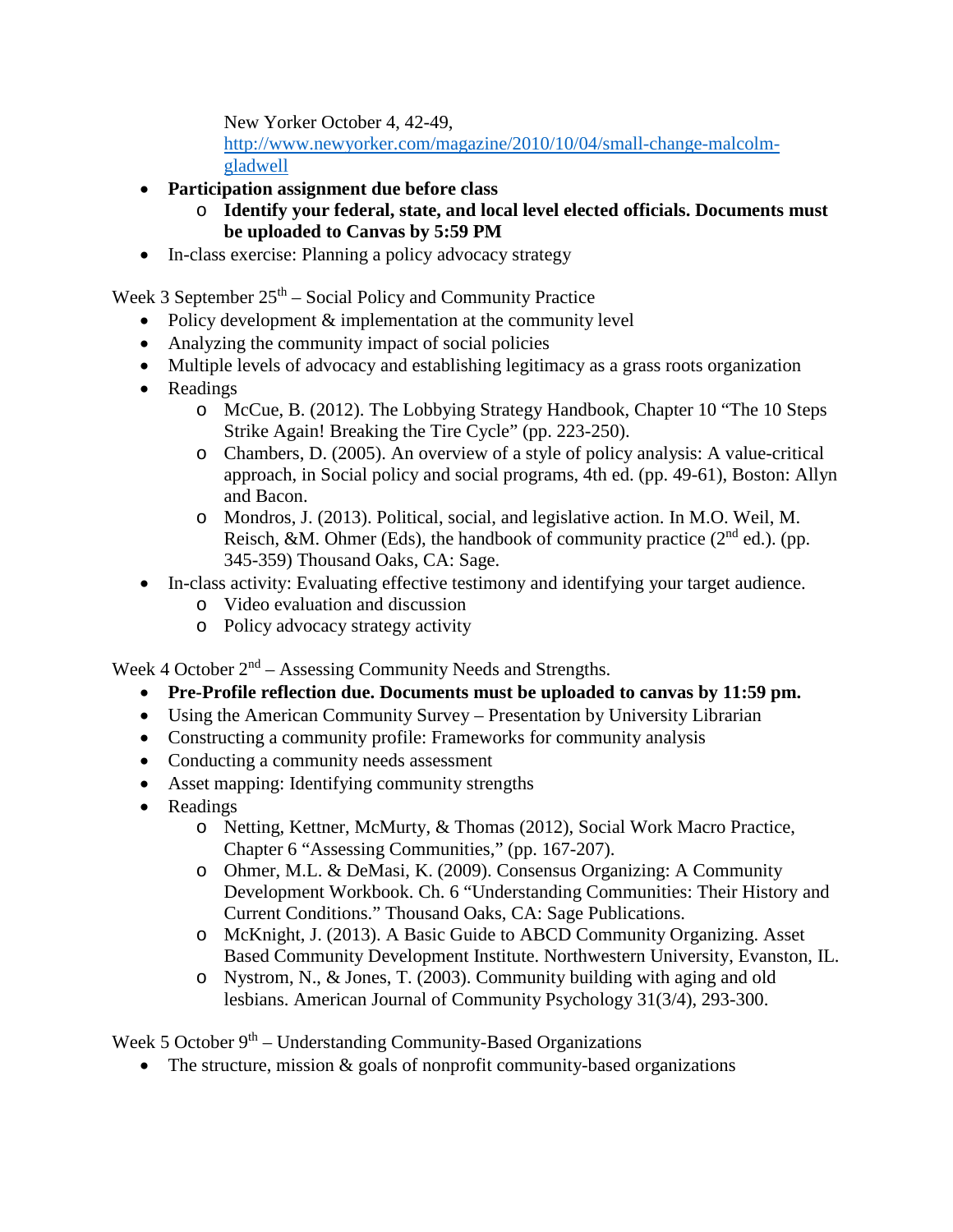- Management theories
- Decision making, power, authority, and politics of nonprofit organizations
- Assessing Organizations
- Readings
	- o Austin, M & Vu, C. (2012). Assessment of organizations. In C.A. Gilsson, C.N. & K. M. Sowers (Eds). Social work practice with groups, communities, and organizations: Evidence-based assessments and interventions (pp. 131-157). Hoboken, NJ: Wiley.
	- o Bradach, J. (2003). Going to scale: The challenge of replicating social programs. Stanford Social Innovation Review, 19-25.
	- o Sutton, R. (2003). Sparking nonprofit innovation: Weird management ideas that work, Stanford Social Innovation Review, 42-49.

Week 6 October 16 – Fall Study Break No Class

- **October 16th - Advocacy assignment due. Assignment must be uploaded to Canvas by 11:59 PM**
- **October 20th - Draft of quantitative components due 11:59. Assignment must be uploaded to Canvas by 11:59 PM**

Week 7 October  $23<sup>th</sup>$  – Non-Profit Management from caseworker to executive director (Nick on Paternity Leave)

- Guest Speaker: Sarah Yore-Van Oosterhout
- Readings:
	- o Brody, R. *Effectively managing human service organizations* "Strategic Planning" (Chapter 2, pp. 20-38).
- On-line material (please complete before class)
	- o Introduction to Social Work Management (video)
	- o Management & Leadership (video)
	- o Adaptive Leadership (video)
- On-line assignments
	- o Case Study

Week 8 October  $30<sup>th</sup>$  – Community Organizing and Coalition building (Nick on Paternity Leave)

- Guest Speaker Maria Ibarra
- Readings
	- o "Community Organizing: People Power from the Grassroots" by Dave Beckwith, with Cristina Lopez from the Center for Community Change
		- <https://comm-org.wisc.edu/papers97/beckwith.htm>
	- o Pyle (2014), Progressive Community Organizing: Reflective Practice in a Globalizing World, Chapter 5 "Critical Organizing Frameworks".
	- o Gutierrez, L., Lewis, E., Dessel, A., & Spencer, M. (2013). Principle skills, and practices strategies for promoting multicultural communication and collaboration. In M.O. Weill, M. Reisch, & M. Ohmer (Eds.), The handbook of community practice  $(2<sup>nd</sup> edition)(pp.445-460)$
- On-line material (please complete before class)
	- o Introduction to community organizing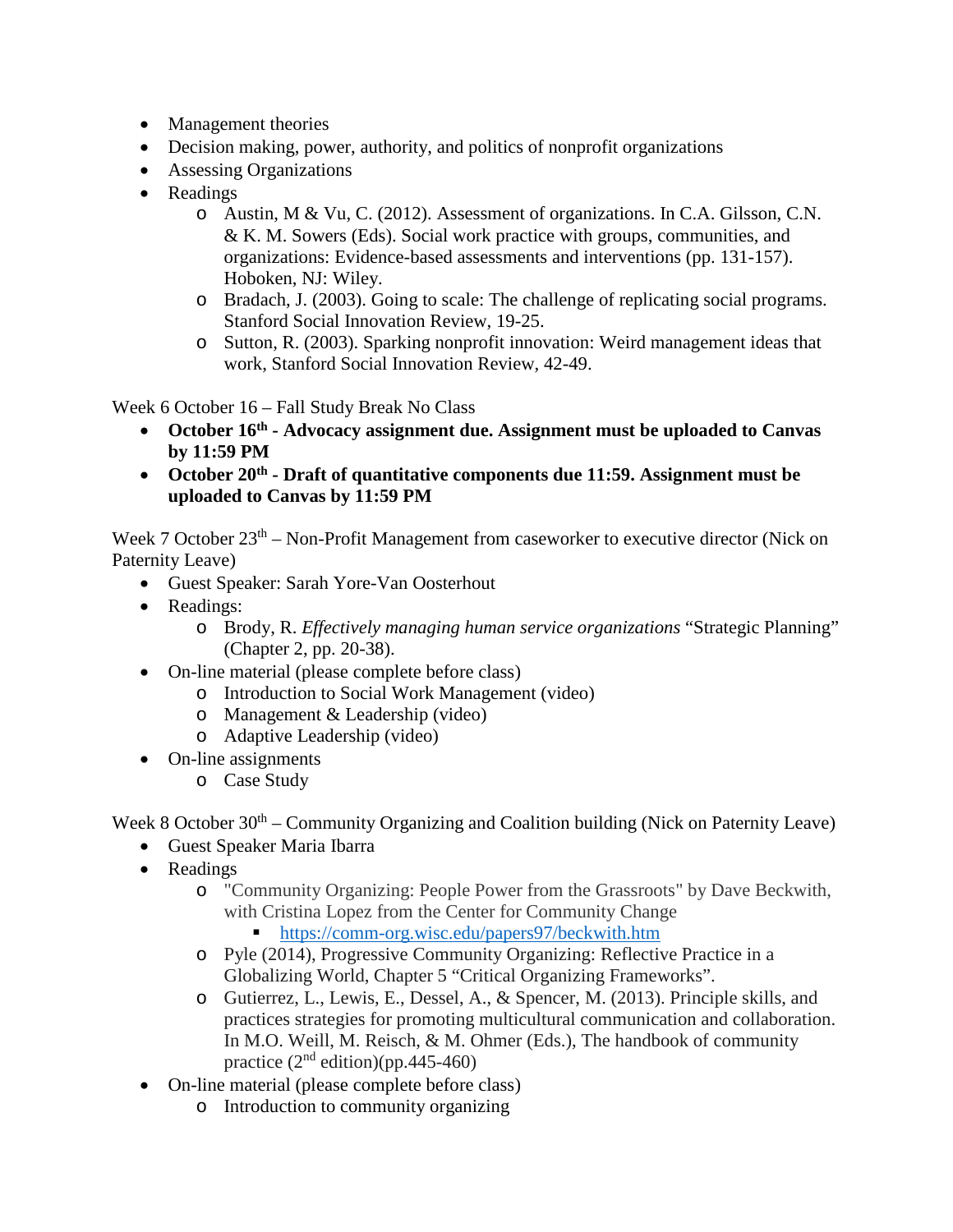- o Core Organizing Concepts and Skills
- o The Spoken Word
- On-line assignments
	- o Community Organizing Skills Inventory

Week 9 November  $6<sup>th</sup>$  – Youth Organizing, Program planning and evaluation

- Guest Speaker Aresha Martinez-Cardoso
- Readings
	- o Lewis-Charp, H., Yu, H.C., & Soukamneuth, S., (2006). Civic Activist Approaches for Engaging Youth in Social Justice. pp 21-36 in Beyond Resistance! Youth Activism and Community Change: New Democratic Possibilities for Practice and Policy for America's Youth, edited by Ginwright, S., Noguera, P., & Cammarota, J. New York. Routledge Press.
	- o Gielen, A. C., McDonald, E. M., Gary, T. L., & Bone, L. R. (2008). Using the precede-proceed model to apply health behavior theories. *Health behavior and health education: Theory, research, and practice*, *4*, 407-29.
	- o Hasenfeld, Yeheskel, Hill, Katerhine, Weave, Dale. (2002). A Participatory Model for Evaluating Social Programs. James Irvine Foundation, 1-27.

Week 10 November  $13<sup>th</sup>$  – Research as Macro-practice (Nick on Paternity Leave)

- Guest Speaker Dr. William Lopez
- Readings
	- o Roberts-Degennaro, M. (2008). Evidence-Based (informed) Macro Practice Paradigm: Integration of Practice Expertise and Research. Journal of Evidence-Based Social Work, 5(3), pp 407-421.
	- o McNutt, J. (2006). Building Evidence-Based Advocacy in Cyberspace: A Social Work Imperative for the New Millennium. Journal of Evidence Based Social Work, 3(3), pp 91-102.
- On-Line Material
	- o Data & Decision Making

Week 11 November  $20<sup>th</sup>$  – Community Observation Day (Nick back from Paternity Leave)

• You will not be required to come to class, however I will be in the SSW from 6-9pm to answer any questions about the community presentations that you may have.

Week 12 November  $27<sup>th</sup>$  – Community Presentations

• **Community Profile Due must be uploaded to Canvas by 5:59 pm**

Week 13 December  $4<sup>th</sup>$  – Ethical and Legal Issues in Macro Practice

- The meaning of ethics and ethical analysis
- Ethical issues in macro practice
- Legal foundations of community-based
- High risk vs. low risk activism
- Readings
	- o Alinsky, S. (1972). Of means and ends, in Rules for radicals (pp.  $24 47$ ). New York: Vintage Books.